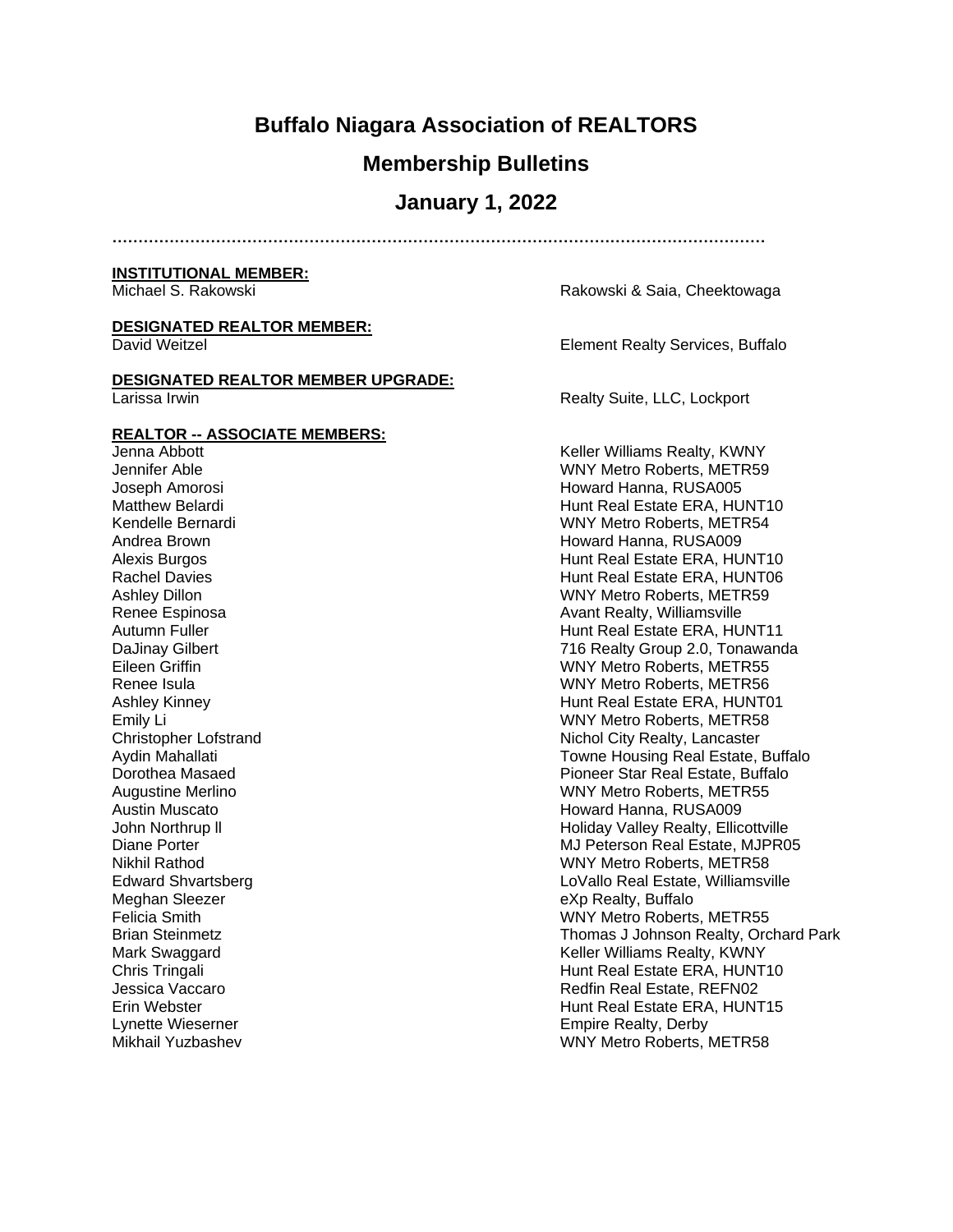## **February 1, 2022**

**………………………………………………………………………………………………………………**

#### **INSTITUTIONAL MEMBER:**

#### **PUBLIC SERVICE MEMBER:**

#### **DESIGNATED REALTOR MEMBER:**

#### **DESIGNATED REALTOR MEMBER UPGRADE:** Joseph Andriatch Evolve Realty Services, Tonawanda

# **REALTOR -- ASSOCIATE MEMBERS:**

Meredith Battin **State Accord Contract Contract Contract Contract Contract Contract Contract Contract Contract Contract Contract Contract Contract Contract Contract Contract Contract Contract Contract Contract Contract Con** Sierra Belkota **Howard Hanna, RUSA015** Anupma Chandra **Howard Hanna, RUSA015** Walter Mysiak Nichol City Realty, NCR02 Benjamin Pangburn **Howard Hanna, RUSA013** Caitlin Paquet Howard Hanna, RUSA002 Tracey Puglisi **Howard Hanna, RUSA008** Robin Scarpace **Howard Hanna, RUSA011** 

Paula Krzyzanowski Chemung Canal Trust Company, Clarence US Bank, Buffalo

Emily Murphy Town of Amherst Assessor, Amherst

Richard Cositore **BellaJess Property Management, Akron** 

PowerHouse Real Estate, Hamburg Nicholas Akin ERA Team VP Real Estate, ERAVP02 Susan Arthur **Hunt Real Estate, ERA, HUNT01** Amy Battaglia Nichol City Realty, Lancaster Shawnee Becker Shawnee Becker Serota Real Estate, Amherst Brianna Beutler **Hunt Real Estate, ERA, HUNT07** Tracey Canny **Tracey Canny** Envision Real Estate, EVSN01<br>
Jacob Cashion **Envision Real Estate, EVSN01** Buffalo Boardwalk Real Estate, Hamburg Fiona Dargan **Envision Real Estate, EVSN03** Rachelle DePasquale **Keller Williams Realty WNY, KWNY** Jillian Faddoul Superlative Real Estate, Williamsville Tanner Geiger **BellaJess Property Management, Akron** Jennifer Lopez Gelormini **Hunt Real Estate, ERA, HUNT16** Loni Hall BHHS Zambito Realtors, ZARE04 Taqueena Hall **Hunt Real Estate, ERA, HUNT27** Susan Hetrick Own NY Real Estate, Williamville Ashleigh Kinney Gurnery, Becker & Bourne, GURN03 Brett Kirchmeyer TK Valuations, Williamsville Richard Klisiewicz lll Auctions International, Inc, E.Aurora Barbara Langdon **Keller Williams Realty WNY, KWNY** James McLeod Affordable Dreams Real Estate, Getzville Eileen Messing Hunt Real Estate, ERA, HUNT15 Matthew Messing **Hunt Real Estate, ERA, HUNT15** Kyle Morrella **PowerHouse Real Estate, Hamburg** PowerHouse Real Estate, Hamburg Sarah Pastura Keller Williams Realty WNY, KWNY Keller Williams Realty WNY, KWNY Lauren Plewik MJ Peterson Real Estate, MJOR05 Meagan Riordan **Hunt Real Estate, ERA, HUNT07** Lenny Ritts **Communist Communist Communist Communist Communist Communist Communist Communist Communist Communist**<br>Keller Williams Real Estate, EVSN03 Envision Real Estate, EVSN03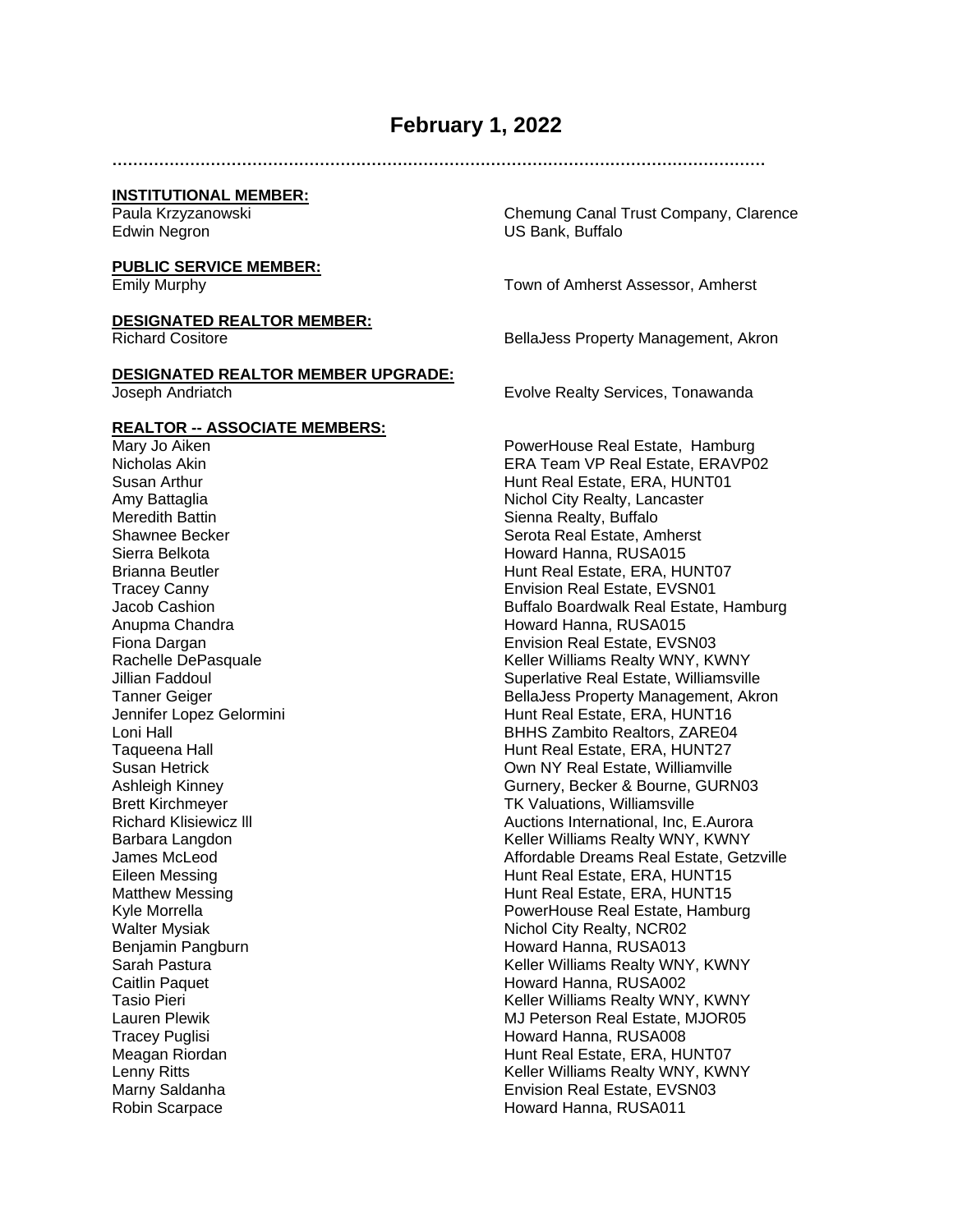Sarah Smith Nichol City, NCR02

Alina Schmidt **Howard Hanna, RUSA015** Joseph Sciandra **Avant Realty, Williamsville** Samantha Sheppard **Buffalo Home Realty, Alden** William Smith Supervisory Communication State State Real Estate, Tonawanda Krista Stephany WNY Metro Roberts, METR51 Sean Stuart **Ronald Roncroft Realty, Kenmore** Roncroft Realty, Kenmore Keshia Taylor Hunt Real Estate, ERA, HUNT10 Moorty, Murphy Burgin Realty, Buffalo Youleidy Vega **Coldwell Banker Integrity Real Estate, CDBI02** Taylor Vogt Howard Hanna, RUSA015 Jarmill Walker Keller Williams Realty WNY, KWNY Keller Williams Realty WNY, KWNY Amber Wilmet **Hunt Real Estate, ERA, HUNT03** Dean Witkowski **Howard Hanna, RUSA008** Joshua Wojcinski **Howard Hanna, RUSA017** Sean Wrigglesworth Century 21 Gold Standard, CGLD01 Gerhardt Yaskow **Towne Housing Real Estate, Buffalo** 

# **March 1, 2022**

**………………………………………………………………………………………………………………**

#### **INSTITUTIONAL MEMBER:**

#### **DESIGNATED REALTOR MEMBER:** Julie Nutter **Highland Appraisal, LLC, Nashua**

#### **DESIGNATED REALTOR SECONDARY MEMBER:** Anthony Butera **Keller Williams Realty WNY, KWNY**

**DESIGNATED REALTOR MEMBER UPGRADE:**

**REALTOR MEMBER UPGRADE:**

### **REALTOR -- ASSOCIATE MEMBERS:**

Nicole Perrone Wells Fargo Home Mortgage, NY

Clark A. Gruber WNY Appraisals, Lancaster

Brian Miller **Howard Hanna, RUSA016 Howard Hanna, RUSA016** 

Habiba Abdelall Hunt Real Estate ERA, HUNT06 Suhel Ahmed **Howard Hanna, RUSA014** Howard Hanna, RUSA014 Timothy Bogdan **Environment Communist Communist Communist Communist Communist Communist Communist Communist Communist Communist Communist Communist Communist Communist Communist Communist Communist Communist Communist Comm** Amyia Collins **Hunt Real Estate ERA, HUNT10** Marcus Day Century 21 Winklhofer, CWIN02 Elaine Dennis Hunt Real Estate ERA, HUNT04 Angela Diermyer Bodenburg Real Estate, Orchard Park Trevor Drechsel **Hunt Real Estate ERA, HUNT22** Lee Eyrick MJ Peterson Real Estate, MJPR10 Nicholas Fearby **Berkshire HathawayHSZambito,ZARE04** Alex Garretson **716 Realty Group WNY, 716RE06** Mikka Gelber **Hunt Real Estate ERA, HUNT01** Reginald Harris **National Accord Participate 1 and 20 and 20 and 20 and 20 and 20 and 20 and 20 and 20 and 20 and 20 and 20 and 20 and 20 and 20 and 20 and 20 and 20 and 20 and 20 and 20 and 20 and 20 and 20 and 20 and 20** Patrick Hayter **Howard Hanna, RUSA008 Patrick Hanna**, RUSA008 Jamie Lacourse WNY Metro Roberts, METR59 Caren Lee **PowerHouse Real Estate, Hamburg** PowerHouse Real Estate, Hamburg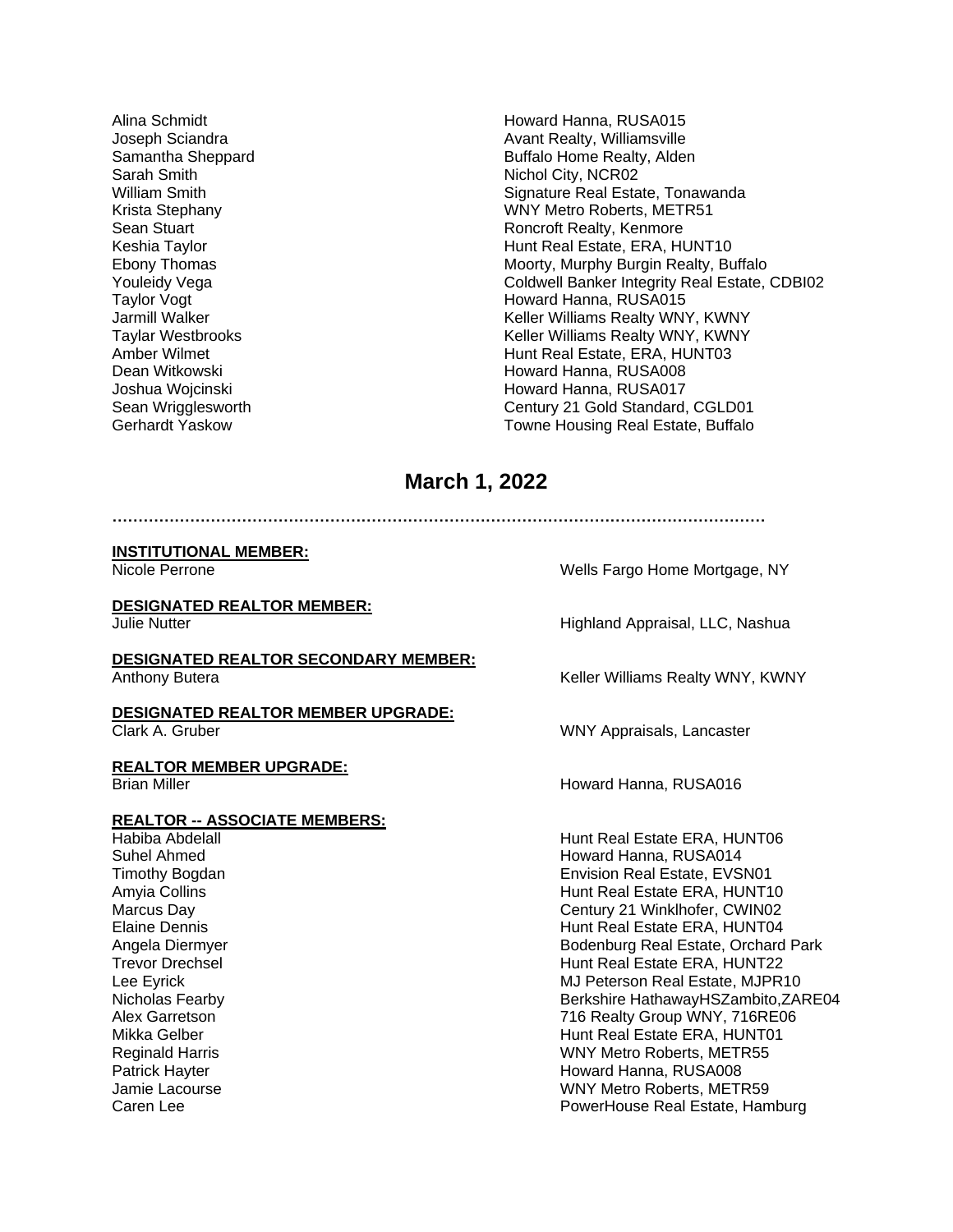Vilmaris Navedo Re/Max North, Amherst John Paler **Howard Hanna, RUSA001** Mohammad Rahman eXp Realty, Buffalo Mackenzie Spencer **Howard Hanna, RUSA010** Howard Hanna, RUSA010 AnneMarie Spragins **Redfin**, REFN02 Chris Warner North Chris Warner (1990)<br>
Austin Winters North Austin Austin Winters (1990)<br>
Austin Winters (1990) Austin Winters<br>Carrie Casuccio Wittenzellner and the Same South of The Exit Turning Key Re

Garrett Longwell **Keller Williams Realty, KWNY** Stacy Madej 716 Realty Group WNY, 716RE02 Karen Mulcahy **Hunt Real Estate ERA, HUNT11** Jessica Petri WNY Metro Roberts, METR59 Logan Pfister **Primary Primary Primary Primary Primary Primary Primary Primary Primary Primary Primary Primary Primary Primary Primary Primary Primary Primary Primary Primary Primary Primary Primary Primary Primary Primary** Angelina Pignato **Envision Real Estate, EVSN03** WNY Metro Roberts, METR59 Stanislav Sadigursky Keller Williams Realty, KWNY Joseph Strano Keller Williams Realty, KWNY Joshua Szaras Own NY Real Estate, Williamsville Jasmine Tate **Hunt Real Estate ERA, HUNT04** Samuel Terrazzino **National According to the Contract Contract Contract Contract Contract Contract Contract Contract Contract Contract Contract Contract Contract Contract Contract Contract Contract Contract Contract Contra** Carlos Torres **Keller Williams Realty, KWNY** Jennifer Urbaniak **Hunt Real Estate ERA, HUNT16** Exit Turning Key Realty, Amherst

## **April 1, 2022**

**………………………………………………………………………………………………………………**

**AFFILIATE MEMBER:**

# **INSTITUTIONAL MEMBER:**

#### **DESIGNATED REALTOR MEMBER:**

#### **REALTOR MEMBER UPGRADE:**

### **REALTOR -- ASSOCIATE MEMBERS:**

Ethan Duffy Wells Fargo Home Mortgage, Pittsford Robert San Filippo **Combined, Corfu** 

Wells Fargo Home Mortgage, Pittsford Paul Graziani Citizens Bank, Buffalo

Mark Chason Chason Development Inc, Buffalo Thomas Mazzone Virtual Home Realty Services, LLC, Hamburg

Jennifer Fazekas Hunt Real Estate ERA, HUNT27 Sandra Goode **Howard Hanna, RUSA019** Maya Haddad **Hunt Real Estate ERA, HUNT04** Tammy Kavney Rose **Howard Hanna**, NOTH111 Margaret Tuerk **Howard Hanna, RUSA013** 

Austin Ball Hunt Real Estate ERA, HUNT28 Paru Bertulfo **Marson Component Component Component Component Component Component Component Component Component Component Component Component Component Component Component Component Component Component Component Component** Howard Hanna, RUSA016 Arianna Brown **Hunt Real Estate ERA, HUNT01** Meghan Buckley **Keller Williams Realty, KWNY**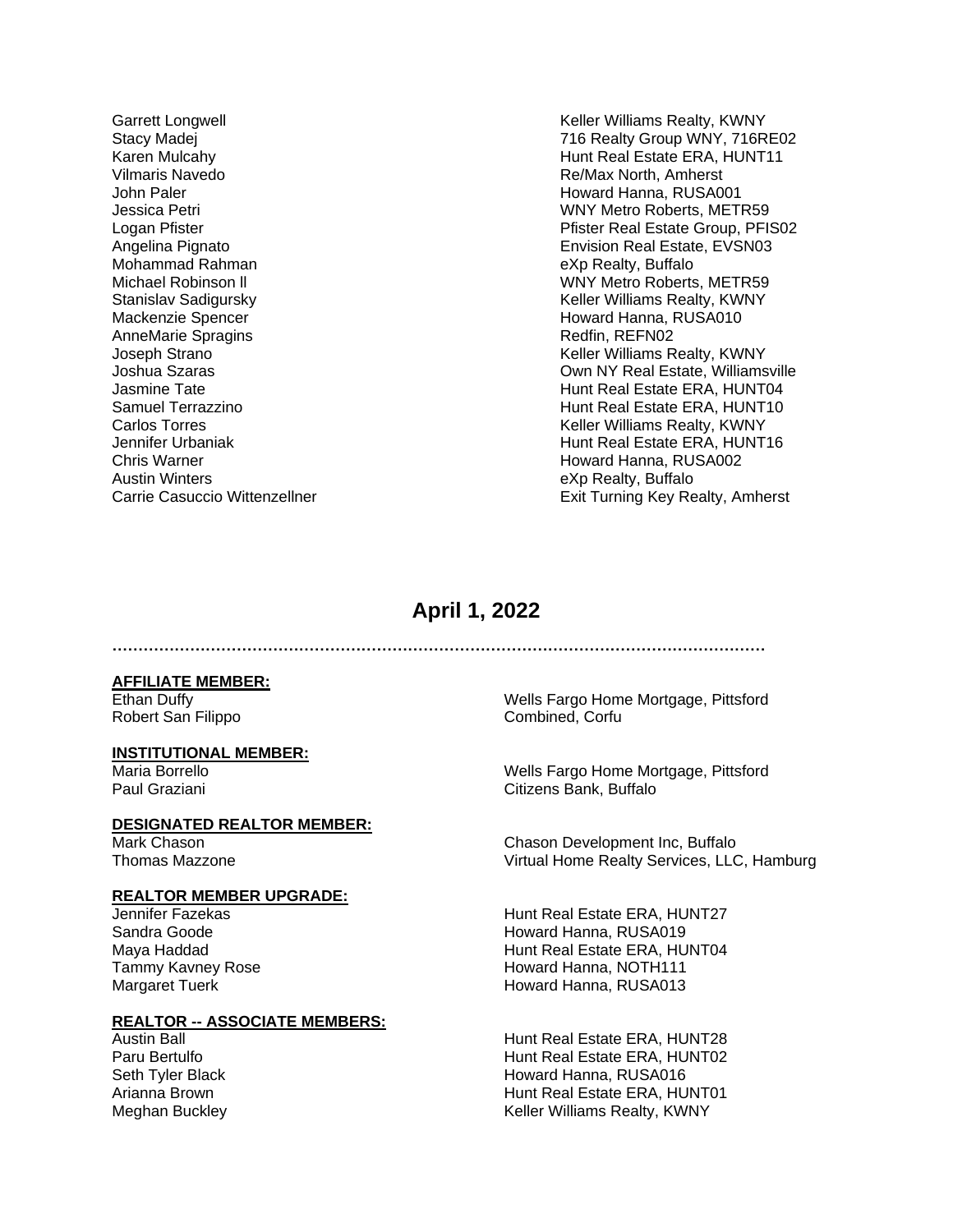Yuliya Domnitsak eXp Realty, Buffalo Angela Hora Michelle Murray-Schlieper Karina Stachowiak **Howard Hanna, NOT27**<br>Howard Hanna, NOT27 Howard Hanna, NOT27<br>Chubb Aubrey Leonard

Devin Case 716 Realty Group 2.0, Amherst Nicole Costa 716 Realty Group 2.0, Amherst Cally Couturier Berkshire Hathaway HS Zambito, ZARE02 Jill Croakman Howard Hanna, RUSA002 Anthony Deak **Buffalo City Living, LLC, Buffalo** Douglas DeBoth **Howard Hanna, RUSA013** Julie Emerson Keller Williams Realty, KWNY Brenda Geedy **Howard Hanna, NOTH27** Nathalie Geetooah Century 21 Gold Standard, CGLD02 Angel Gillette **Hunt Real Estate ERA, HUNT22** Taylor Green **Howard Hanna, RUSA019**<br>Cardinale Greene Howard Howard Hanna, RUSA019 Scott Realty Group, Buffalo Danielle Hahn Keller Williams Realty, KWNY Natalie Hamilton **Night Communist Communist Communist Communist Communist Communist Communist Communist Communist Communist Communist Communist Communist Communist Communist Communist Communist Communist Communist Communis** Ryan Hanks **Keller Williams Lancaster, KWNY02** Keller Williams Lancaster, KWNY02 Emma Hawke **Hunt Real Estate ERA, HUNT04** Hunt Real Estate ERA, HUNT01 Mohd E. Hossain **Hunt Real Estate ERA, HUNT01** Marie Hutchins Envision Real Estate, EVSN03 Hunt Real Estate ERA, HUNT06 Marissa Lange **Keller Williams Realty, KWNY** Antoine Lanier **Howard Hanna, NOTH27 Howard Hanna**, NOTH27 Christelle LaRocque **Hunt Real Estate ERA, HUNT25** JianHeny A. Liu 716 Realty Group 2.0, Amherst Hector Lopez **Hunt Real Estate ERA, HUNT27** Alexander Maglio **Redigional Control Alexander Maglio** Redfin Corporation, Buffalo Erica Martone 716 Realty Group 2.0, Amherst Donivin Mclean Sr New York Charles And Mclean Sr Keller Williams Realty, KWNY Kyle McPherson **PowerHouse Real Estate, Hamburg** PowerHouse Real Estate, Hamburg Kevin Moore WNY Metro Roberts, METR58 Michael Musilli KLW Residential, Cheektowaga John Pastore **Gurney Becker & Bourne, GURN01** Mark Pilecki WNY Metro Roberts, METR59 James Przybyszewski **MJ Peterson Real Estate, MJPR05** Howard Hanna, RUSA008 Long Nguyen **Keller Williams Realty, KWNY** Matthew Roma WNY Metro Roberts, METR59 Nicole Roma WNY Metro Roberts, METR59 Joyce Schmitt **Hunt Real Estate ERA, HUNT07** Lisa Scime **Howard Hanna, RUSA006 Howard Hanna, RUSA006** Savannah Scott **Howard Hanna, RUSA008** Arsalan Shahzada Century 21 Gold Standard, CGLD01 Anthony Sinicki **Hunt Real Estate ERA, HUNT07** Chubb Aubrey Leonard, CHAU01 Nikita Williams **Hunt Real Estate ERA, HUNT03** Linda Wheeler **Hunt Real Estate ERA, HUNT11**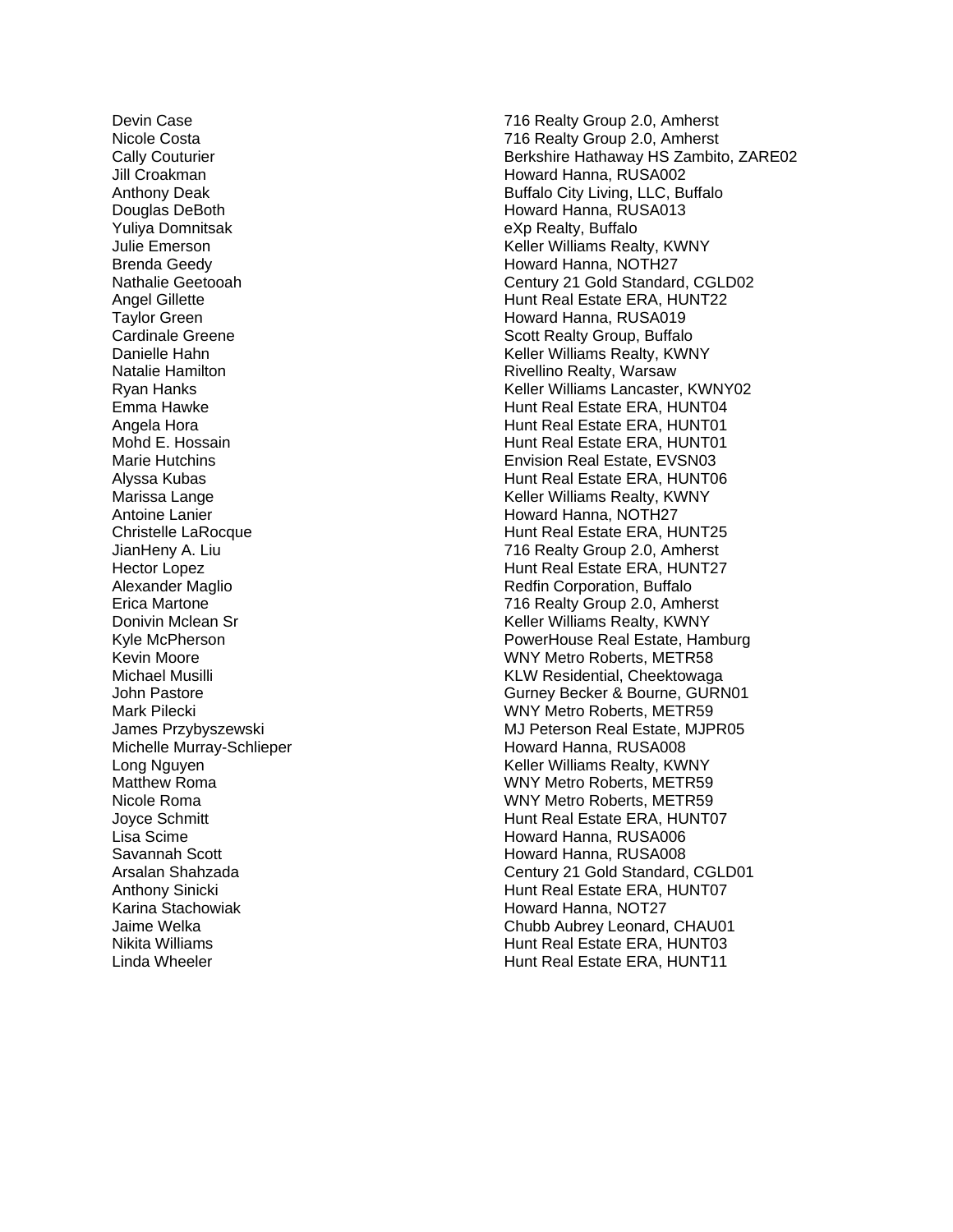### **May 1, 2022**

**………………………………………………………………………………………………………………**

#### **DESIGNATED REALTOR MEMBER:**

#### **DESIGNATED REALTOR SECONDARY MEMBER:**

#### **REALTOR -- ASSOCIATE MEMBERS:**

Kameron Brooks **Matter and Strutter Holiday Valley Realty, Ellicottville** Colin C. Casey Casey Casey Real Estate LLC, Buffalo

Candace Evans<br>
Lames Militello<br>
Lames Militello<br>
Lames R. Militello Buffalo James R. Militello, Buffalo

Melanie Accurso **Hunt Real Estate ERA, HUNT01** Jake Adams Keller Williams Buffalo, KWNY Musab Ahmed **Keller Williams Buffalo, KWNY** Ami Alderman **Howard Hanna, NOTH27 Howard Hanna, NOTH27** Amrit Bhullar **Hunt Real Estate ERA, HUNT06** Vincenzo Bianco **Howard Hanna**, RUSA009 Daniel Block WNY Real Estate, Orchard Park Taylor Borges Keller Williams Buffalo, KWNY Anthony Brown **Hunt Real Estate ERA, HUNT04** Kevin Chapin Chapin Century 21 Ganey, Hamburg Nyeisha Cole **Real Estate, DOOR01** Red Door Real Estate, DOOR01 Jeannette Dantes Century 21 Gold Standard, CGLD02 Lauren Deppeler 716 Realty Group WNY, 716RE02 Tymika Ebanks<br>Tyler Ehde Hunt Real Estate ERA, HUNT03<br>Tyler Ehde Hunt Real Estate EVSN04 Envision Real Estate, EVSN04 Rabia Inci Elal **Hunt Real Estate ERA, HUNT15** Amanda Fellure **Hunt Real Estate ERA, HUNT06** Lynn Gannon Keller Williams Lancaster, KWNY02 Dawn Genovese WNY Metro Roberts, METR54 Michael Gentner Nichol City Realty, NCR02 Erika Hamann EXIT Turning Key Realty, Amherst Anna Hammock **Hunt Real Estate ERA, HUNT22** Cameron Hunt EXIT Turning Key Realty, Amherst Nagwa Ibrahim **Hunt Real Estate ERA, HUNT04** Walaa Kadhum 716 Realty Group WNY, 716RE04 Harpreet Khaira **Hunt Real Estate ERA, HUNT27** Wilbert King **Berkshire Hathaway HS Zambito, ZARE02** Berkshire Hathaway HS Zambito, ZARE02 Joseph Kish **Keller Williams Buffalo, KWNY** Vincent Leclerc **Rondinelli** Real Estate, Buffalo Taya Lockwood Red Door Real Estate, DOOR03 Danielle Machado **Hunt Real Estate ERA, HUNT27** Carrie Maciejewski Keller Williams Lancaster, KWNY02 Tammy Marillo **Hunt Real Estate ERA, HUNT03** Edward Maziejka **Howard Hanna, RUSA017** Pauline Muthue McKeown **Hunt Real Estate ERA, HUNT04** Michael Miles **Howard Hanna, RUSA002**<br>Frank Minuto Jr. **Howard Hanna, RUSA002**<br>Hunt Real Estate ERA. HU Hunt Real Estate ERA, HUNT28 William McMillan **Hunt Real Estate ERA, HUNT16** Shirajum Monira **Pioneer Star Real Estate, Buffalo** Grisel Ortiz Vega **Hunt Real Estate ERA, HUNT13** Alexis Petit **Hunt Real Estate ERA, HUNT16** Crystal Rennie 716 Realty Group WNY, 716RE04 Tracey Ritts WNY Metro Roberts, METR54